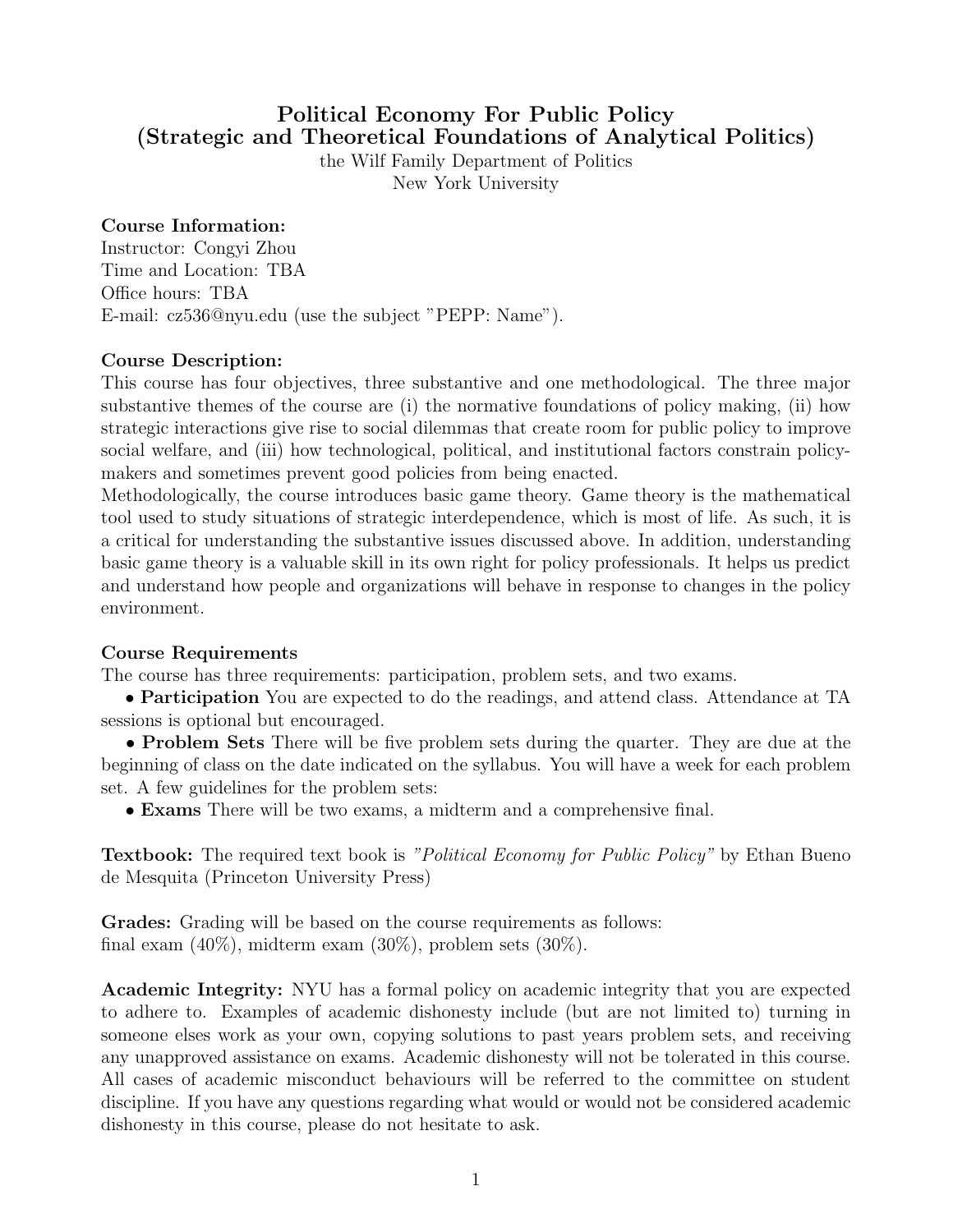# Course Outline:

Reading with \* sign is optional

# Week 1: Introduction and Normative Frameworks

Reading:

- Introduction to Part I, and Chapter 1 of PEPP textbook

-\* Charles W. Mills. 2018. "Black Radical Kantianism." Res Philosophica 95(1):1-33.

-\* Margaret Urban Walker. 2015. "Making Reparations Possible: Theorizing Reparative Justice." In Theorizing Transitional Justice, Claudio Corradetti, Nir Eisikovits and Jack Volpe Rotondi (eds). London: Ashgate:211-222.

# Week 2: Pareto Concepts and Utilitarianism

Reading:

- PEPP Chapter 3.

- \*James Sallee. 2020. "Pigou Create Losers: On the Implausibility of Achieving Pareto Improvements from Corrective Taxation." Problem Set 1 Distributed

# Week 3: Rationality, Games and Nash Equilibrium

Reading: - PEPP Appendix A. Problem Set 1 Due

## Week 4: Externalities

Reading: - PEPP Introduction to Part II and Chapter 4.1-4.3.

## Week 5: Coordination Problems

Reading:

- PEPP, Chapter 5

- \*Eduardo Bonilla-Silva. 2015. "The Structure of Racism in Color-Blind, Post-Racial America." American Behavioral Scientist 59(11):1358-1376

## Week 6: Subgame Perfection

Reading: - PEPP, Appendix B.1-B.4

Week 7: Midterm Exam

Week 8: Commitment Problems Reading: - PEPP, Chapter 6

Week 9: Strategic Adjustment Reading: